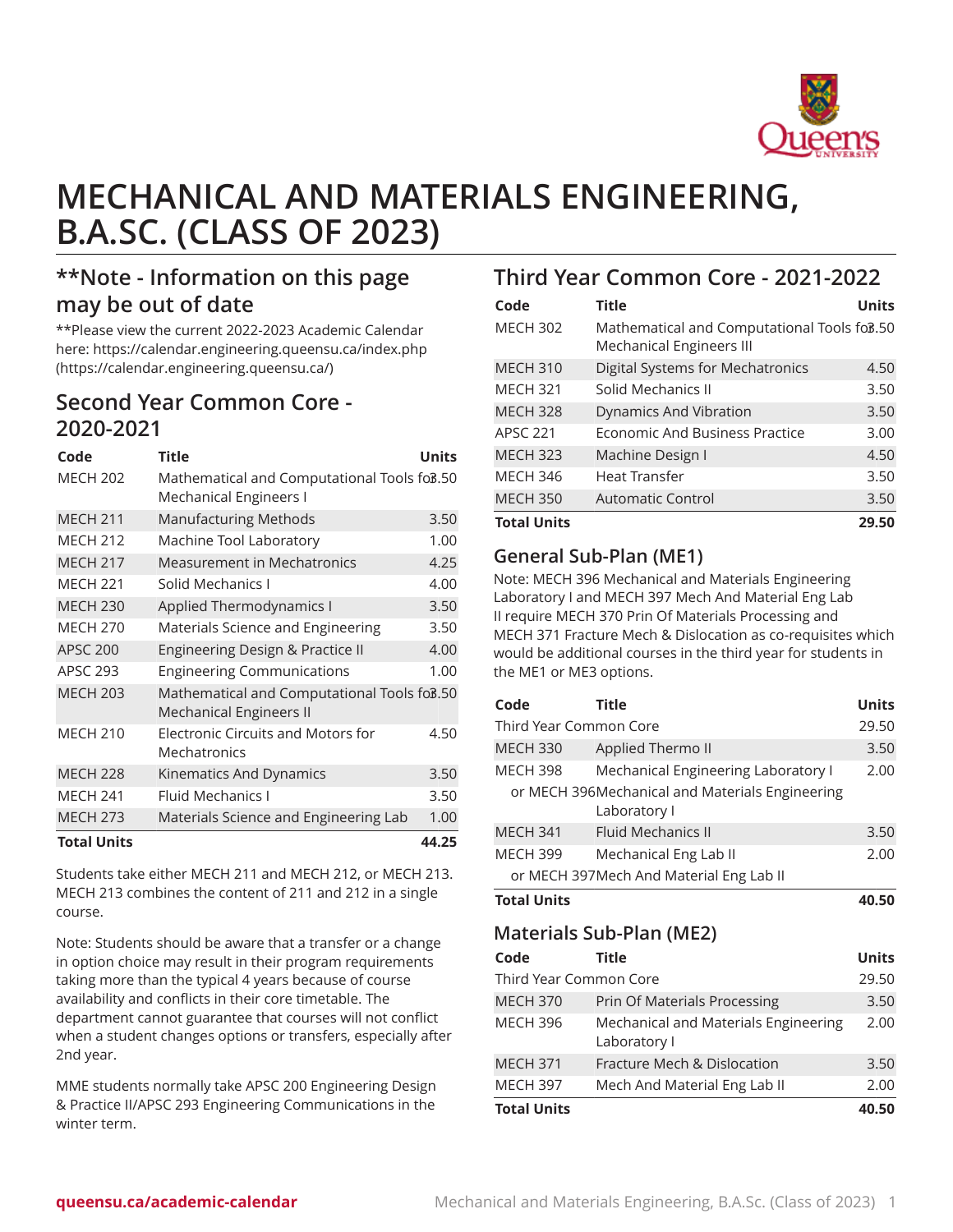

### **Biomechanical Sub-Plan (ME3)**

Note: MECH 396 Mechanical and Materials Engineering Laboratory I and MECH 397 Mech And Material Eng Lab II require MECH 370 Prin Of Materials Processing and MECH 371 Fracture Mech & Dislocation as co-requisites which would be additional courses in the third year for students in the ME1 or ME3 options.

| Code                                                            | <b>Title</b>                             | <b>Units</b> |
|-----------------------------------------------------------------|------------------------------------------|--------------|
| Third Year Common Core                                          |                                          | 29.50        |
| <b>MECH 394</b>                                                 | Frontiers in Biomechanical Engineering   | 3.50         |
| <b>MECH 393</b>                                                 | Biomechanical Product Developm           | 3.50         |
| <b>MECH 397</b>                                                 | Mech And Material Eng Lab II             | 2.00         |
|                                                                 | or MECH 399Mechanical Eng Lab II         |              |
| <b>MECH 398</b>                                                 | Mechanical Engineering Laboratory I      | 2.00         |
| or MECH 396Mechanical and Materials Engineering<br>Laboratory I |                                          |              |
| <b>MECH 399</b>                                                 | Mechanical Eng Lab II                    | 2.00         |
|                                                                 | or MECH 397 Mech And Material Eng Lab II |              |
| <b>Total Units</b>                                              |                                          | 42.50        |

### **Fourth Year Common Core - 2022-2023**

| Code               | <b>Title</b>                               |                                                                  | <b>Units</b> |
|--------------------|--------------------------------------------|------------------------------------------------------------------|--------------|
|                    | Complementary Studies, List A, F or W      |                                                                  | 3.00         |
|                    | Complementary Studies, List A or B, F or W |                                                                  | 6.00         |
| List) F and W      |                                            | ME1 and ME2 Technical Electives (See Technical Elective 20.50    |              |
| W                  |                                            | ME3 Technical Electives (See Technical Elective List) F and 7.00 |              |
| <b>Total Units</b> |                                            |                                                                  | 46.50        |

**Important to Note:** The above list is for a typical fourth year program and may vary depending on choices in previous years. Students must have a minimum total of 9 credits of Complementary Studies electives and a minimum of 23.5 credits of Technical Electives in the ME1 and ME2 options, and a minimum total of 20.0 credits of Technical Electives in the ME3 option, as detailed below. This count includes any electives taken in a student's 2nd, 3rd and 4th years from the specific lists required for their option which are outlined in the Technical Elective description.

### **General Sub-Plan (ME1) Core**

| Code               | <b>Title</b>                             | <b>Units</b> |
|--------------------|------------------------------------------|--------------|
| MECH 460           | Team Project-Conceive & Design           | 4.00         |
| <b>MECH 464</b>    | Communications & Project Management 1.50 |              |
| <b>Total Units</b> |                                          | 5.50         |

Minimum Total Credits: 35

### **Materials Sub-Plan (ME2) Core**

| Code               | Title                                    | Units |
|--------------------|------------------------------------------|-------|
| <b>MECH 460</b>    | Team Project-Conceive & Design           | 4.00  |
| <b>MECH 464</b>    | Communications & Project Management 1.50 |       |
| <b>Total Units</b> |                                          | 5.50  |

Minimum Total Credits: 35

| <b>Biomechanical Sub-Plan (ME3) Core</b> |                                          |              |  |
|------------------------------------------|------------------------------------------|--------------|--|
| Code                                     | Title                                    | <b>Units</b> |  |
| <b>MECH 460</b>                          | Team Project-Conceive & Design           | 4.00         |  |
| <b>MECH 464</b>                          | Communications & Project Management 1.50 |              |  |
| <b>MECH 462</b>                          | Team Project - Implement and Operate     | 3.50         |  |
| <b>Total Units</b>                       |                                          | 9.00         |  |

#### Minimum Total Credits: 35

All students must take a final year capstone design course in their program. For the ME1 and ME2 option students this course would normally be MECH 460 Team Project-Conceive & Design (4 credits, Fall) coupled with MECH 464 Communications & Project Management (1.5 credits, Fall). ME3 students will normally take MECH 460 Team Project-Conceive & Design (4 credits, Fall) coupled with MECH 464 Communications & Project Management (1.5 credits, Fall) in addition to MECH 462 Team Project - Implement and Operate (3.5 credits, Winter).

However, students in the ME1 and ME2 options may choose to take APSC 480 Multi-disciplinary Industry (9 credits, Fall and Winter), Multi-disciplinary Industry Engineering Design Project as a substitute for MECH 460 Team Project-Conceive & Design and MECH 464 Communications & Project Management, and if the case will receive 3.5 credits of List 1 technical electives that will count towards their required minimum technical elective credit count.

ME3 students may choose to take APSC 480 Multi-disciplinary Industry (9 credits, FW) as a substitute for MECH 460 Team Project-Conceive & Design, MECH 464 Communications & Project Management, and MECH 462 Team Project - Implement and Operate.

Important Note: All students who want to take APSC 480 Multi-disciplinary Industry must make sure they **drop** MECH 460 Team Project-Conceive & Design, MECH 464 Communications & Project Management, and MECH 462 Team Project - Implement and Operate from their pre-loaded courses on SOLUS, and **add** APSC 480 Multi-disciplinary Industry. All students are limited to taking only **one** final year capstone project course, either MECH 460 Team Project-Conceive & Design or APSC 480 Multi-disciplinary Industry.